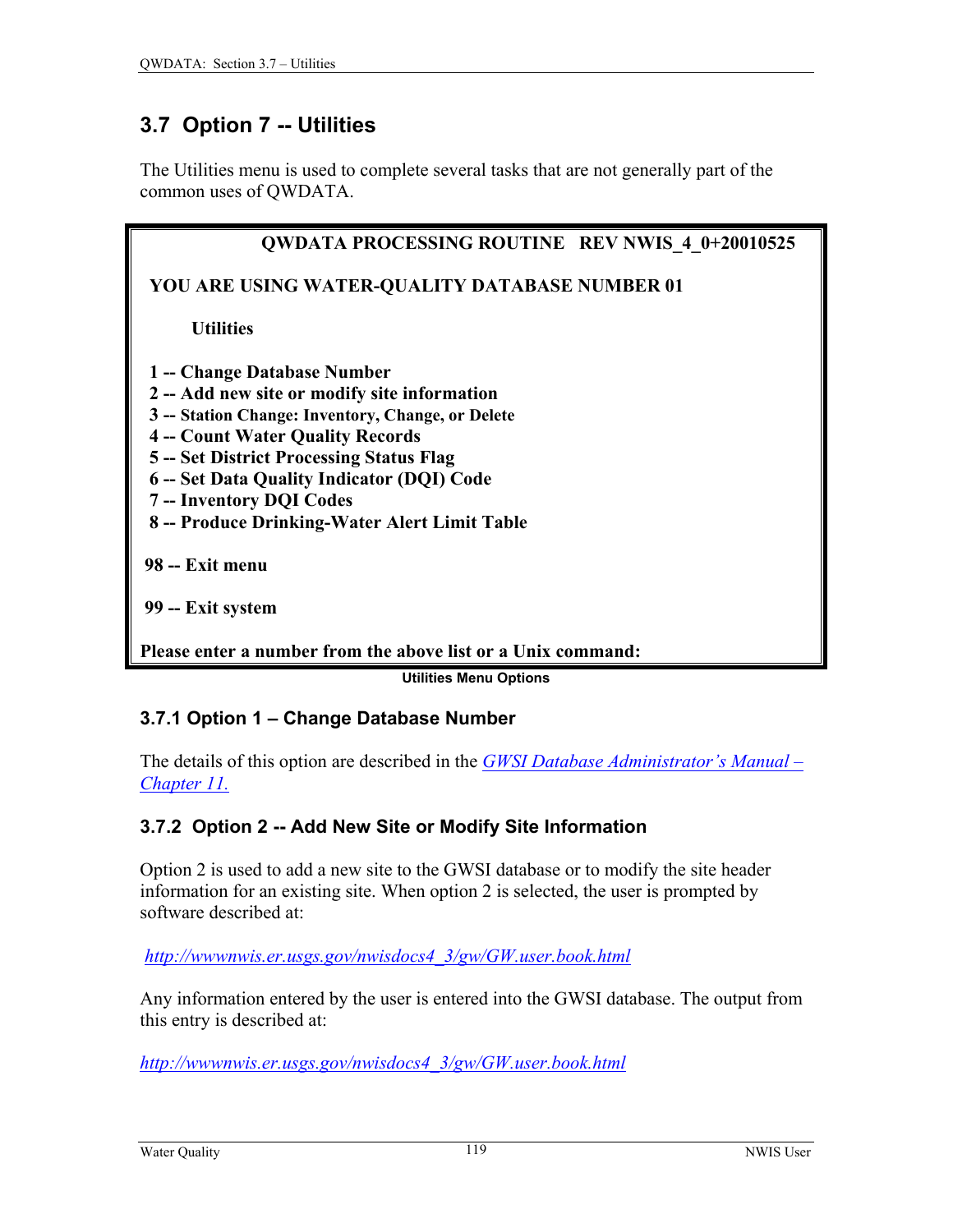# **3.7.3 Option 3 -- Station Change: Inventory, Change, or Delete**

The Station Change program (stnchange) was written and is maintained by the GWSI work group. Instructions for using this program are located at the following URL:

#### *[http://wwwnwis.er.usgs.gov/nwisdocs4\\_3/gw/gwinvt\\_Sect12.pdf](http://wwwnwis.er.usgs.gov/nwisdocs4_3/gw/gwinvt_Sect12.pdf)*

The Station Change program allows a user with proper access to inventory, delete, or change a station number. The station number is the primary key used to identify locations approved for WRD data collection. An entry in the Sitefile is required for data stored in the NWIS databases. Updates that affect a station number are to be applied not only to the Sitefile, but also to associated databases (QWDATA, GWSI, ADAPS, and/or SWUDS) where data for the site exist. If program stnchange is used to delete a station number in the Sitefile, the NWIS databases are searched and data located in the NWIS that are identified as collected at that site will be deleted. The delete transaction in the NWIS is an immediate, physical delete. The only way to recover deleted records is by reentering them. An update to a station number is also performed in the Sitefile and the associated databases. Because the updates performed by stnchange have the possibility of affecting data in the NWIS and the national databases, this function should be closely coordinated and monitored within your District.

# **3.7.4 Option 4 -- Count Water Quality Records**

Option 4 is used to count the number of records in the Water-Quality File for selected stations and optionally displays a list of the parameters present in all the analyses. When option 4 is selected, the following prompts are displayed:

**THIS PROGRAM LISTS THE COUNT OF QWDATA RECORDS FOR A STATION** 

 **DO YOU WANT A LIST OF PARAMETERS (USING ADDPC) ?** 

 **DO YOU WANT TO ENTER SITE ID'S FROM THE TERMINAL (YES OR NO) ?** 

 **DO YOU WANT THE OUTPUT** 

 **TO YOUR TERMINAL(T) OR TO A FILE(F)?** 

 **PLEASE ENTER T -- FOR TERMINAL OR F -- FOR FILE.** 

#### **Program to count water quality records**

A list of parameters can be included in the output if desired. If the station numbers are entered from the terminal, the agency code and station number must be entered for each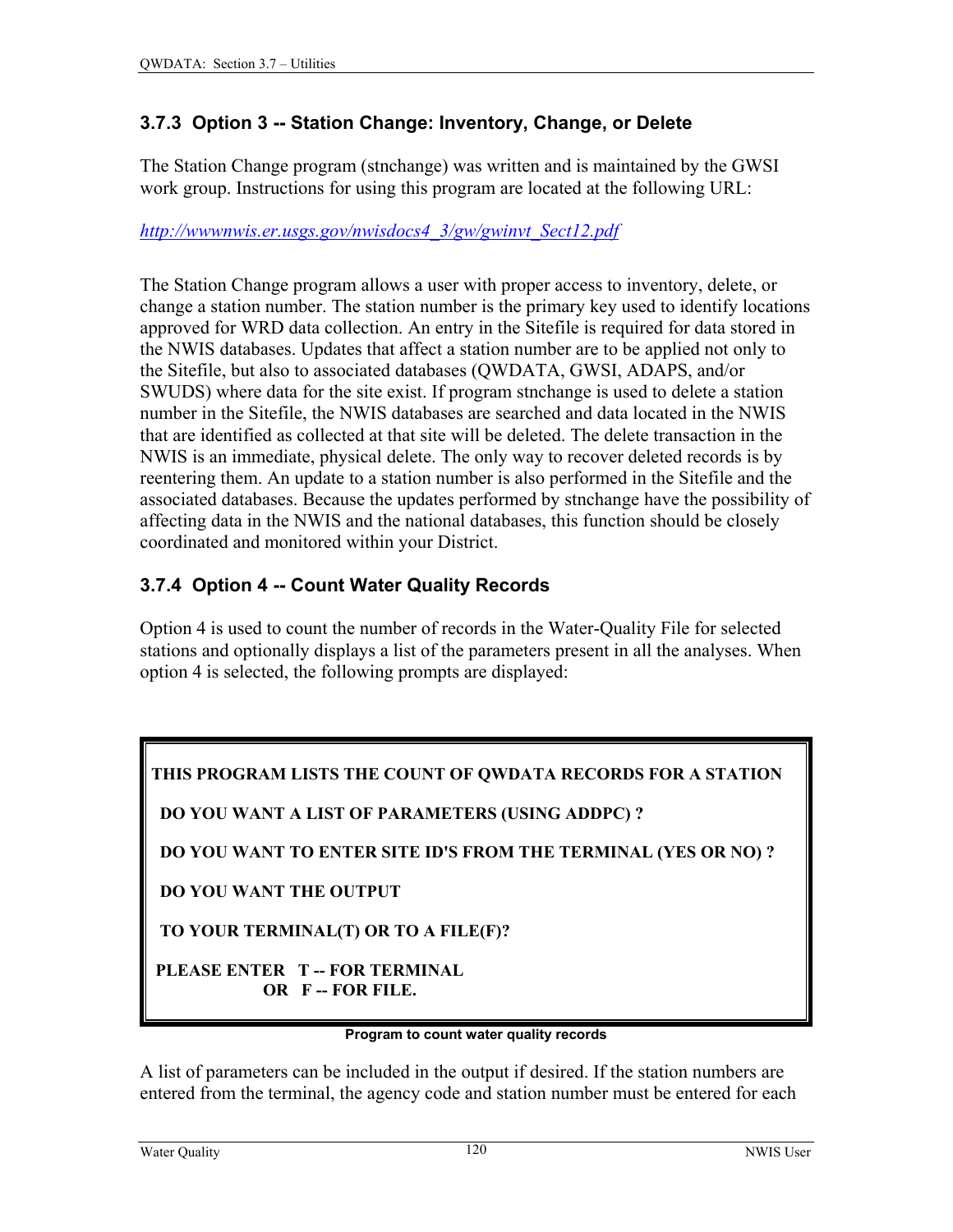site of interest. If the station numbers are entered from a file, the file format needed is described in *[Appendix G](#page-0-0)*. If the output is directed to a file, a filename must be provided.

# **3.7.5 Option 5 -- Set District Processing Status Flag**

Option 5 is used by the person(s) responsible for water-quality data management to set District Processing Status for samples. Valid district processing status codes are shown in *[Appendix A; table 9](#page-0-0)*. When selecting option 5, the following submenu is displayed:

| THIS PROGRAM SETS THE RECORD STATUS FLAG |
|------------------------------------------|
| <b>DO YOU WANT TO FLAG RECORDS AS:</b>   |
| 1 -- (R) READY TO TRANSMIT               |
| 2-(Z) COMPLETE, BUT DO NOT TRANSMIT      |
| $3 - (N)$ NEW RECORD                     |
| $4 - (F)$ FIELD DATA                     |
| 5 -- (L) LABORATORY DATA                 |
| 6 -- (P) PENDING APPROVAL                |
| <b>PLEASE ENTER 1-6:</b>                 |

**Program to set district processing status flag**

Upon data input, the flag is automatically set to  $\mathbb{R}^n$  to indicate that the sample is ready to transmit. Analyses of local interest may have the flag set to `*Z*' to indicate that the sample is complete, but not to be transmitted. After a selection is made from the submenu above, the program requires entry of record numbers either from the terminal or a file. The records can be identified by record number, or by station number, date, time, medium code, and agency code. If a file is used, the format should be the same as shown in *Appendix G*. If the selected record has the flag set to  $\mathbb{Z}$  and a request is made to change the flag, the following message is displayed giving you the option of changing the flag or not:

### **Record 97905711 is currently flagged "local file only (Z)" Do you want to set it to "transmit" (R) (Yes or No)?**

Currently (2001), one program is being used to retrieve samples for a national aggregation of USGS water-quality data (NWISWeb). This program sets the flag to `*T*' to indicate that the sample has been selected. Information about the use of this flag for the national aggregation of water-quality data is available at:

*[http://wwwnwis.er.usgs.gov/special/nwisweb\\_refresh.htm](http://wwwnwis.er.usgs.gov/special/nwisweb_refresh.htm)*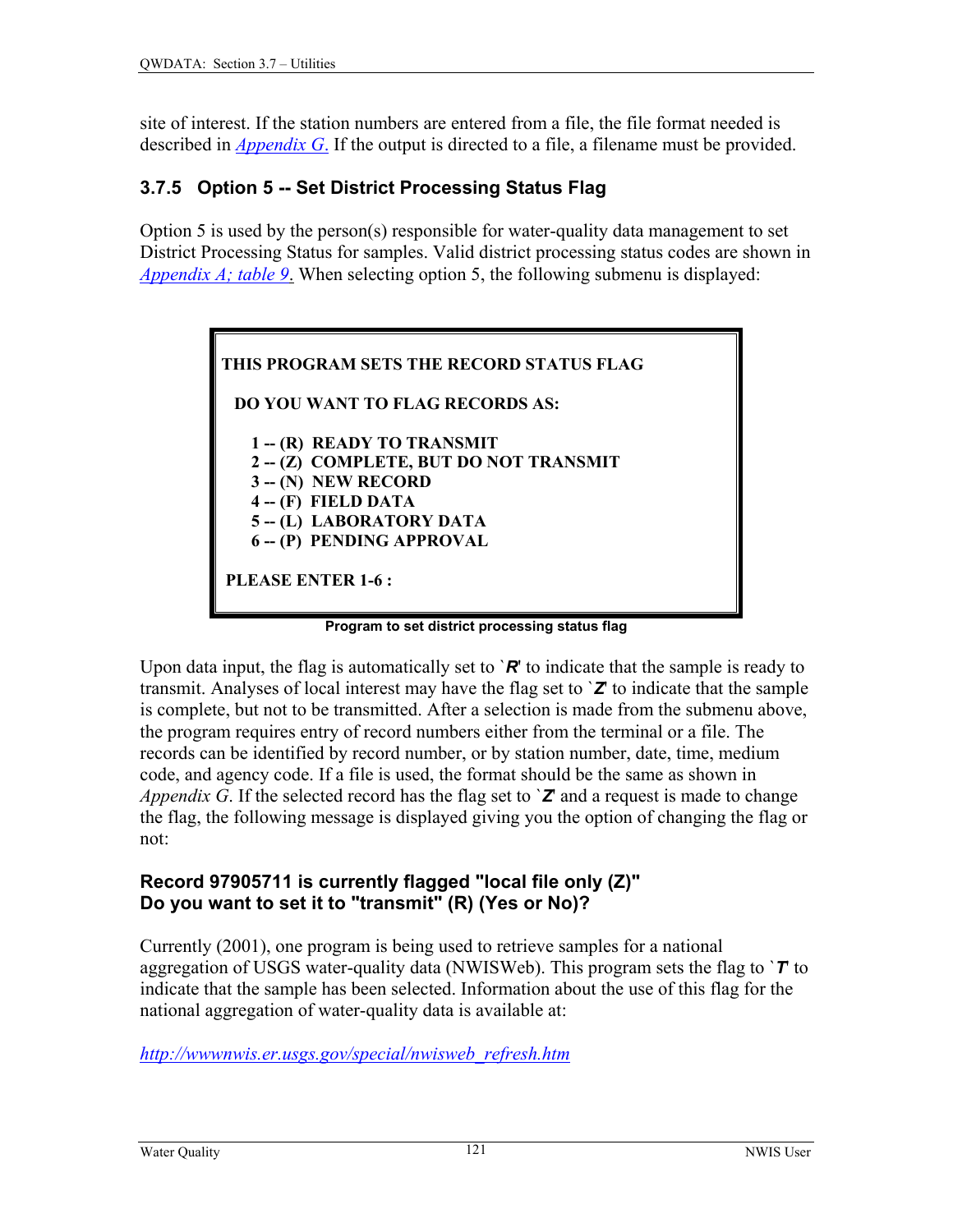# **3.7.6 Option 6 -- Set Data Quality Indicator (DQI) Code**

Option 6 is used by the person(s) responsible for water-quality data management to set the DQI code. Valid DQI codes are listed in *[Appendix A; table 14](#page-13-0)*. The DQI code of S is the default setting. When option 6 is selected the following submenu is displayed:

**This program will set the DQI code for a given set of: station selection date selection measurement selection DQI remapping scenarios Do you want to enter station numbers at the terminal (Y/N,<CR>=Y)?** 

**Program for water-quality data management to set the DQI code**

Station numbers can be entered on the screen or from a file. After all the desired station numbers have been entered, the user is queried for a range of dates. The date prompts are:

**Enter begin sample date/time (time is optional): (yyyymmddhhmm) 20000101 Enter end sample date/time (time is optional): (yyyymmddhhmm) 200101011200**

Time is **optional** when providing the date range; if no time is entered, the software will include all results for the dates entered. After the sample date range is entered, a measurement selection is entered from the following list:

**qwdqiflag -- enter measurement selection** 

**You have 3 options:** 

 **1 -- accept all parameters and method codes** 

 **2 -- enter parameters, optionally with method at terminal** 

 **3 -- load parameters, optionally with method from a file** 

**Enter option desired (1-3,<CR>=1):** 

**Program to enter measurement selection**

If **option 1--accept all parameters and method codes--** is selected as the measurement method, the user enters a selection from the eight options listed above. After the selection is entered, the user must enter a file name for the report that contains the listing of the DQI remappings that will occur. In addition to this output file, a short report of the changes to be made to DQI codes is printed to the terminal. Before any changes are made to any DQI codes, the user must verify that the changes listed in the output file. A user should review the report that describes the changes to be made before verifying the remappings.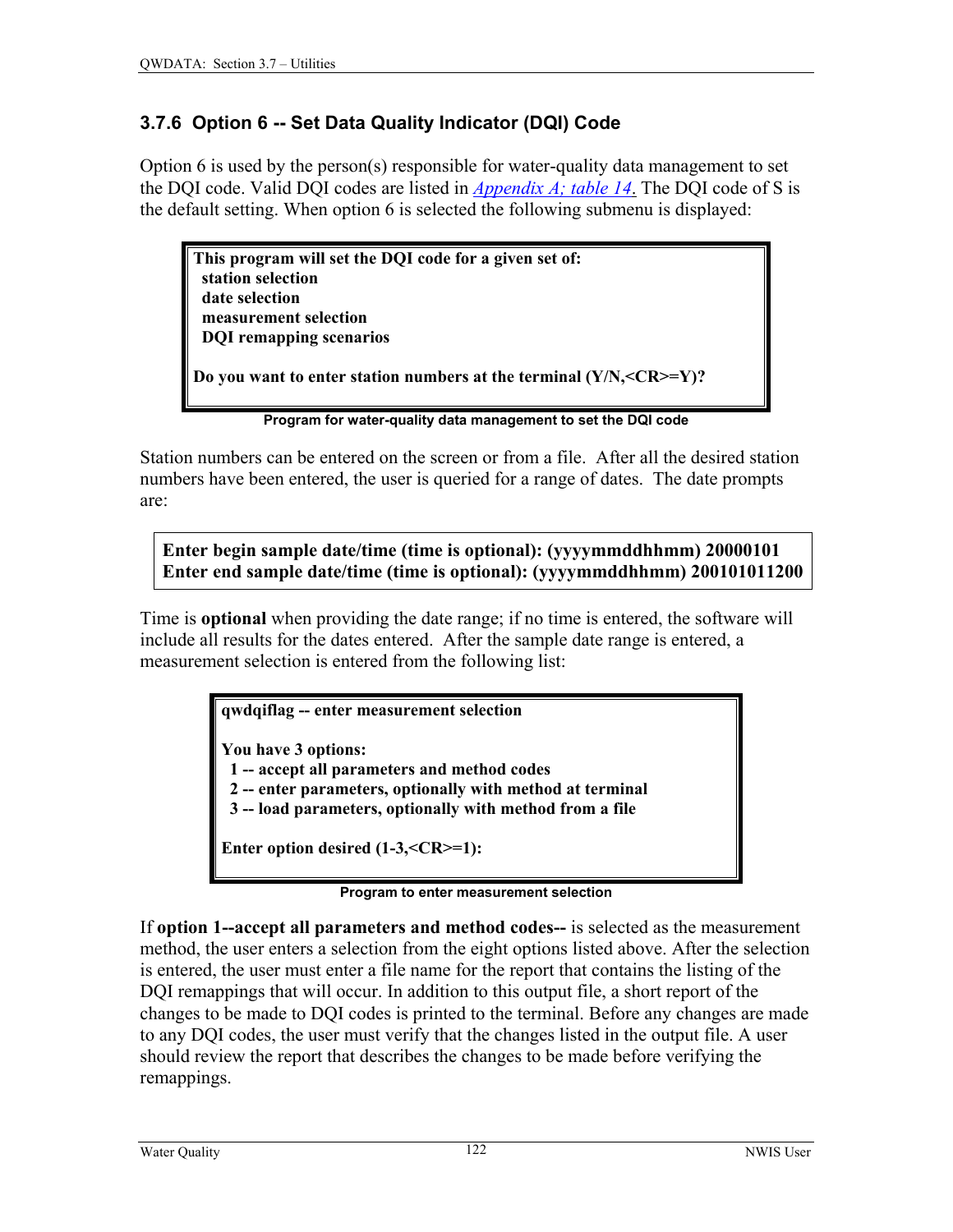If **option 2--enter parameters**, **optionally with method codes--** is selected as the measurement method, the program queries for individual parameter codes and associated method codes. The entry of a specific method code is optional. If no method code is entered, all method codes will be included for that parameter. After the parameter and method codes have been entered, a selection from the eight options listed above is required. The report that contains the listing of the DQI remappings and updating of DQI codes is the same as described for option 1.

If **option 3--load parameters, optionally with method from a file--** is selected from the menu above, the program queries for an input file that uses a format described in *Appendix G*. After the file name is entered, a selection from the eight options listed above is required. The report that contains the listing of the DQI remappings and updating of DQI codes is the same as described for option 1.

For each of these three options, eight options for DQI remapping scenarios are available as displayed on the following screen:

| You have 8 options:                     |                                    |
|-----------------------------------------|------------------------------------|
| 1 -- Typical records approval:          | $\Rightarrow$ NEW=R<br>$OLD=[A/S]$ |
| 2 -- In-review records approval:        | OLDI<br>$\Rightarrow$ NEW=R        |
| 3 -- In-review records rejection:       | $OLD=I$<br>$\Rightarrow$ NEW=O     |
| 4 -- Proprietary record identification: | $OLD=[A,S]$<br>$\Rightarrow$ NEW=P |
| 5 -- Proprietary record approval:       | $OL$ D=P<br>$\Rightarrow$ NEW=0    |
| 6 -- Proprietary record rejection:      | OLDP<br>$\Rightarrow$ NEW=X        |
| 7 -- Systematic rejection:              | $OLD=[A,R,S] \Rightarrow NEW=Q$    |
| 8 -- User-specified:                    | OLD set<br>$\Rightarrow$ NEW x     |

#### **DQI remapping scenarios**

A report containing the selections for changing the DQI codes is prepared for the user to review prior to applying the changes. An example of this report is included in *[Appendix](#page-0-0)  C*. It is recommended that the user review this report before applying the changes to the [DQ](#page-0-0)I values. The report can be reviewed by printing the file or viewing it in a separate window.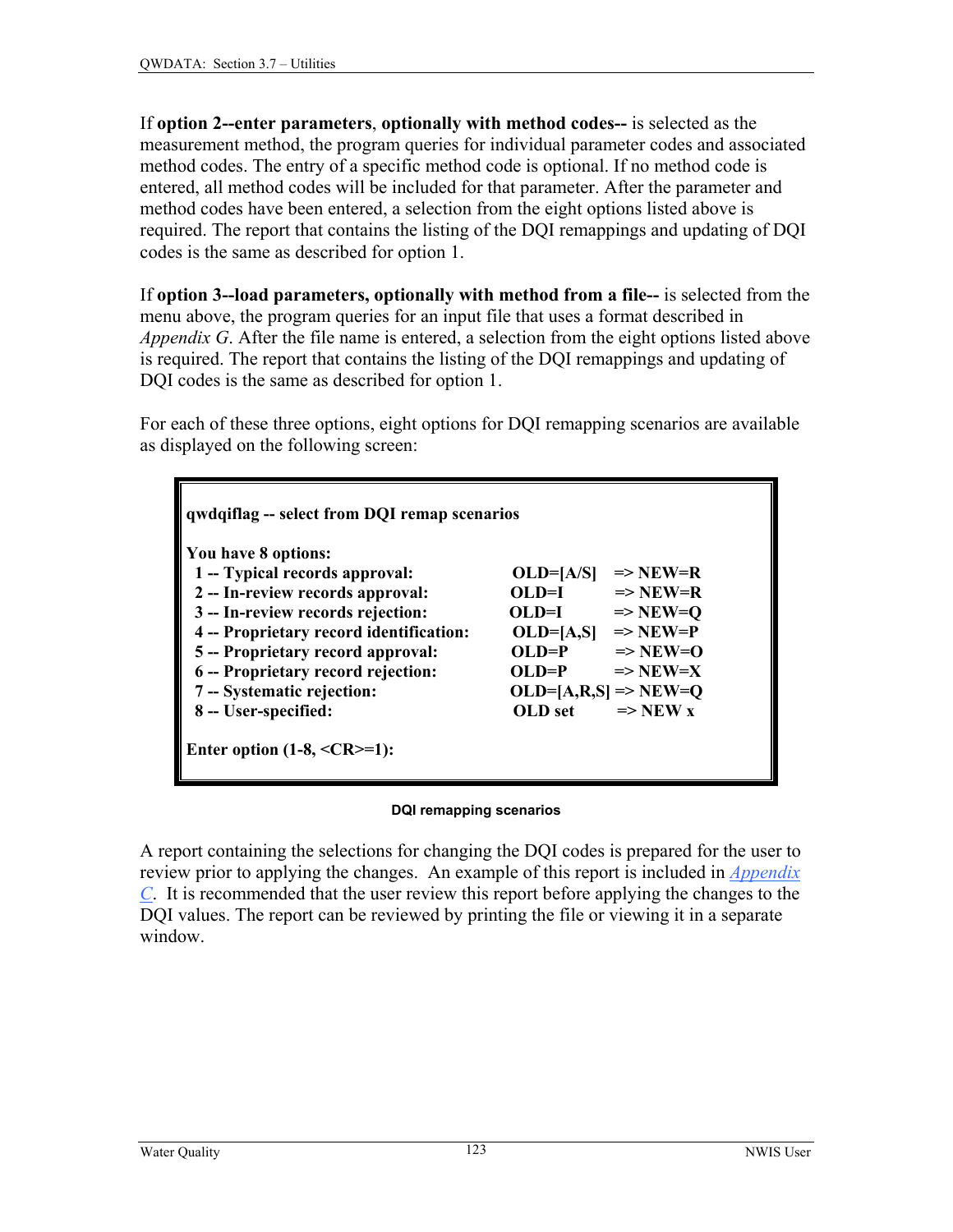| qwdqiflag specifications are complete.                                                                                                                    |
|-----------------------------------------------------------------------------------------------------------------------------------------------------------|
| A report will be generated listing the remappings that will occur.<br>You will be given an opportunity to review that report before the changes are made. |
| Enter name of file to hold report --<br>: dqi report                                                                                                      |
| The OWDATA tables have been scanned.<br>Number of DQI codes to be changed: 341<br><b>Number of QWDATA records:</b><br>50                                  |
| A detailed report of DQI changes is available in the file--<br>dqi report                                                                                 |
| Do you want the file spooled $(Y/N, =N)$ ?                                                                                                                |
| <b>NOTE!</b> Please review the report before responding to the next query                                                                                 |
| Do you want to update $(Y)$ or cancel $(N)$ $(Y/N, <$ $CR$ $> = N$ $)$ ?                                                                                  |

# **3.7.7 Option 7 -- Inventory DQI Codes**

Option 7 is used by the person(s) responsible for water-quality data management to check or inventory DQI codes. Valid DQI codes are included in *[Appendix A; table 14](#page-13-0)*. When this option is selected, the user is asked if the output is to be to the terminal or to a file. The program checks each database, counts the number of DQI codes, and writes the output to either the terminal or a file. The program provides specific occurrences for DQI codes of *I* (awaiting review) and *Q* (reviewed and rejected). These two codes are displayed with the count, parameter code and name, and the begin and end dates. The output should look like this:

| DQI Distribution for QWDATA Database: 01 |
|------------------------------------------|
| ----------                               |
| <b>DQI</b> Count                         |
|                                          |
|                                          |
| 1801599<br>$\mathbf{A}$                  |
| S<br>302                                 |
| 7                                        |
| 8<br>Q                                   |
| X<br>1                                   |
|                                          |
|                                          |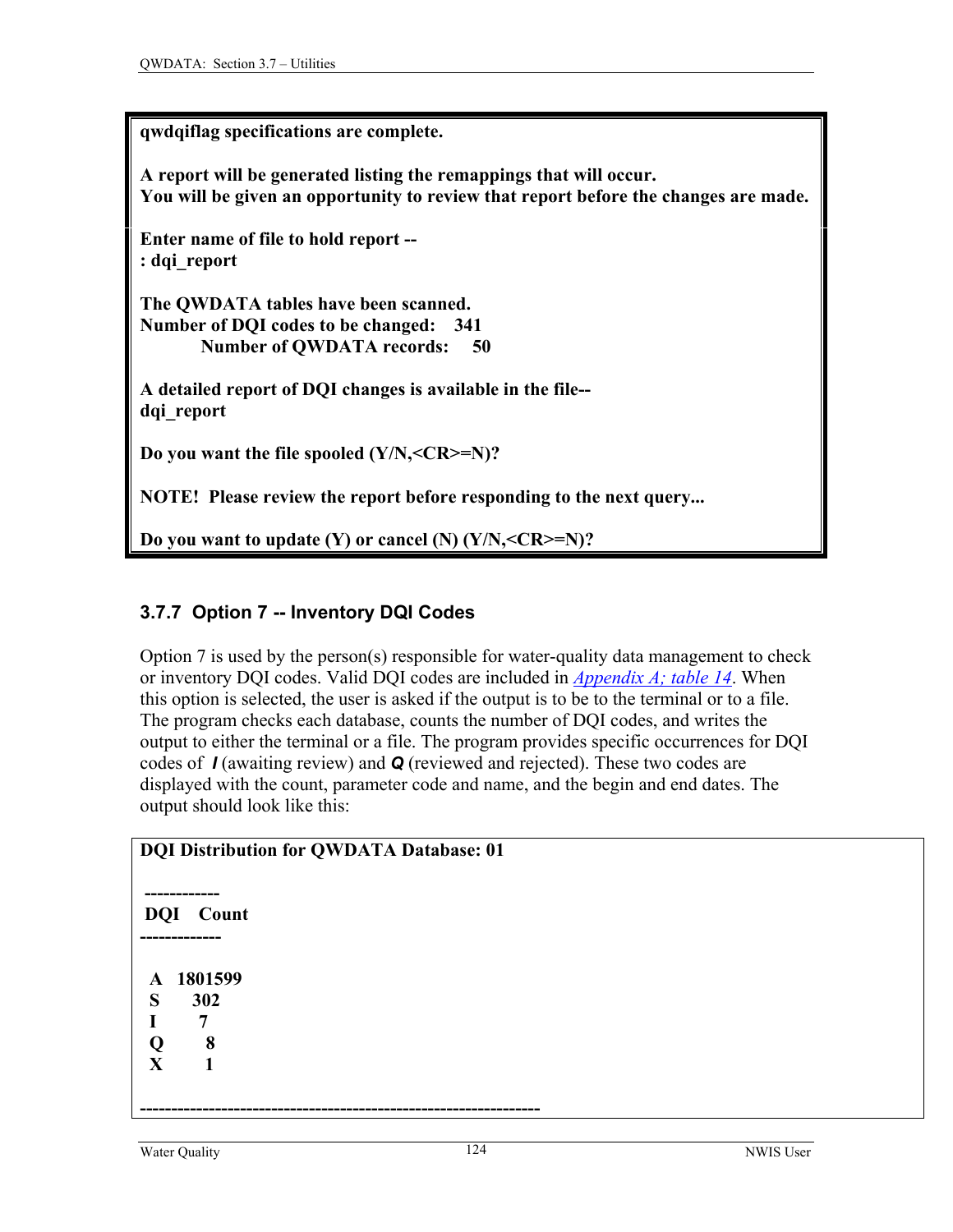| <b>Distribution for DQI code: I</b>             |                                                                                                           |
|-------------------------------------------------|-----------------------------------------------------------------------------------------------------------|
| <b>Count Parameter</b> Begin End                |                                                                                                           |
|                                                 |                                                                                                           |
|                                                 | 1 (00452) CARBONATE, DIS, IT, F 1999-12-25 1999-12-25                                                     |
|                                                 | 1 (00453) BICARBONATE, DIS, IT, F 1999-12-25 1999-12-25                                                   |
|                                                 | 1 (00925) MAGNESIUM DISSOLVED 1956-11-05 1956-11-05<br>1 (31625) COLIFORM FECAL 0.7 1999-12-25 1999-12-25 |
|                                                 | 1 (31673) FECAL STRPT KF AGAR 1999-12-25 1999-12-25                                                       |
|                                                 | 1 (39086) ALKALINITY, DIS, IT, F 1999-12-25 1999-12-25                                                    |
|                                                 | 1 (84164) SAMPLER TYPE CODE 1999-12-25 1999-12-25                                                         |
|                                                 |                                                                                                           |
| Distribution for DQI code: Q                    |                                                                                                           |
| <b>Count Parameter</b> Begin End                |                                                                                                           |
| 1 (00400) PH, WH, FIELD 1956-11-05 1956-11-05   | 7 (31673) FECAL STRPT KF AGAR 1990-07-18 1998-05-05                                                       |
| <b>DQI Distribution for QWDATA Database: 02</b> |                                                                                                           |
|                                                 |                                                                                                           |
| <b>DQI</b> Count                                |                                                                                                           |
|                                                 |                                                                                                           |
| 42125<br>$\mathbf{A}$                           |                                                                                                           |
| <b>DQI Distribution for QWDATA Database: 10</b> |                                                                                                           |
| -------------                                   |                                                                                                           |
| <b>DQI</b> Count                                |                                                                                                           |
|                                                 |                                                                                                           |
| A 887096                                        |                                                                                                           |
| <b>DQI Distribution for QWDATA Database: 11</b> |                                                                                                           |
| <b>DQI</b> Count                                |                                                                                                           |
|                                                 |                                                                                                           |
| 28703<br>$\mathbf{A}$                           |                                                                                                           |
|                                                 |                                                                                                           |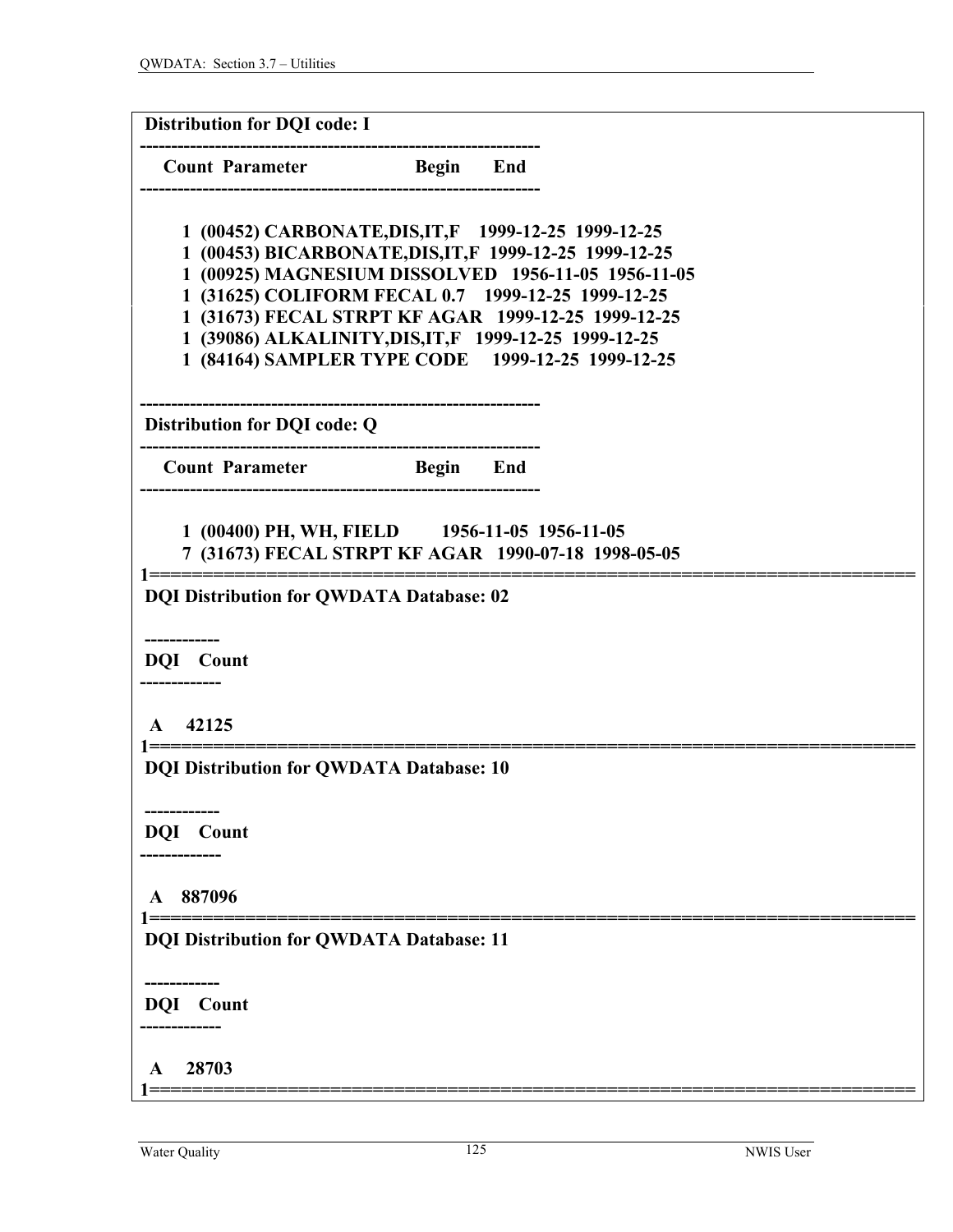| <b>DQI Distribution for QWDATA Database: 50</b>            |
|------------------------------------------------------------|
| -------------                                              |
| <b>DQI</b> Count<br>-----------                            |
| 199056<br>$\mathbf{A}$                                     |
| <b>DQI Distribution for QW Database: 51</b>                |
| ---------                                                  |
| DQI Count                                                  |
|                                                            |
| 61<br>A                                                    |
| l =====<br><b>DQI Distribution for QWDATA Database: 54</b> |
| ----------                                                 |
| <b>DQI</b> Count                                           |
| ---------                                                  |
| 2868<br>A                                                  |
| S<br>$\mathbf{3}$                                          |
| Processing complete.                                       |

### **3.7.8 Option 8 -- Produce Drinking-Water Alert Limit Table**

 Option 8 is used to generate a table of constituents that exceed the USEPA Drinking Water Maximum Contaminant Levels and secondary maximum contaminant levels (*[Appendix E](#page-0-0)*). As input, the program uses a Watlist report created during batch processing of samples (*[see section 3.8](#page-0-0)*). An output file is created with a name selected by the user. If no constituents exceed the maximum levels, the following message is displayed: No ALERTS found in the file: <Watlist filename>. An example of output from the qwalert program is shown below: